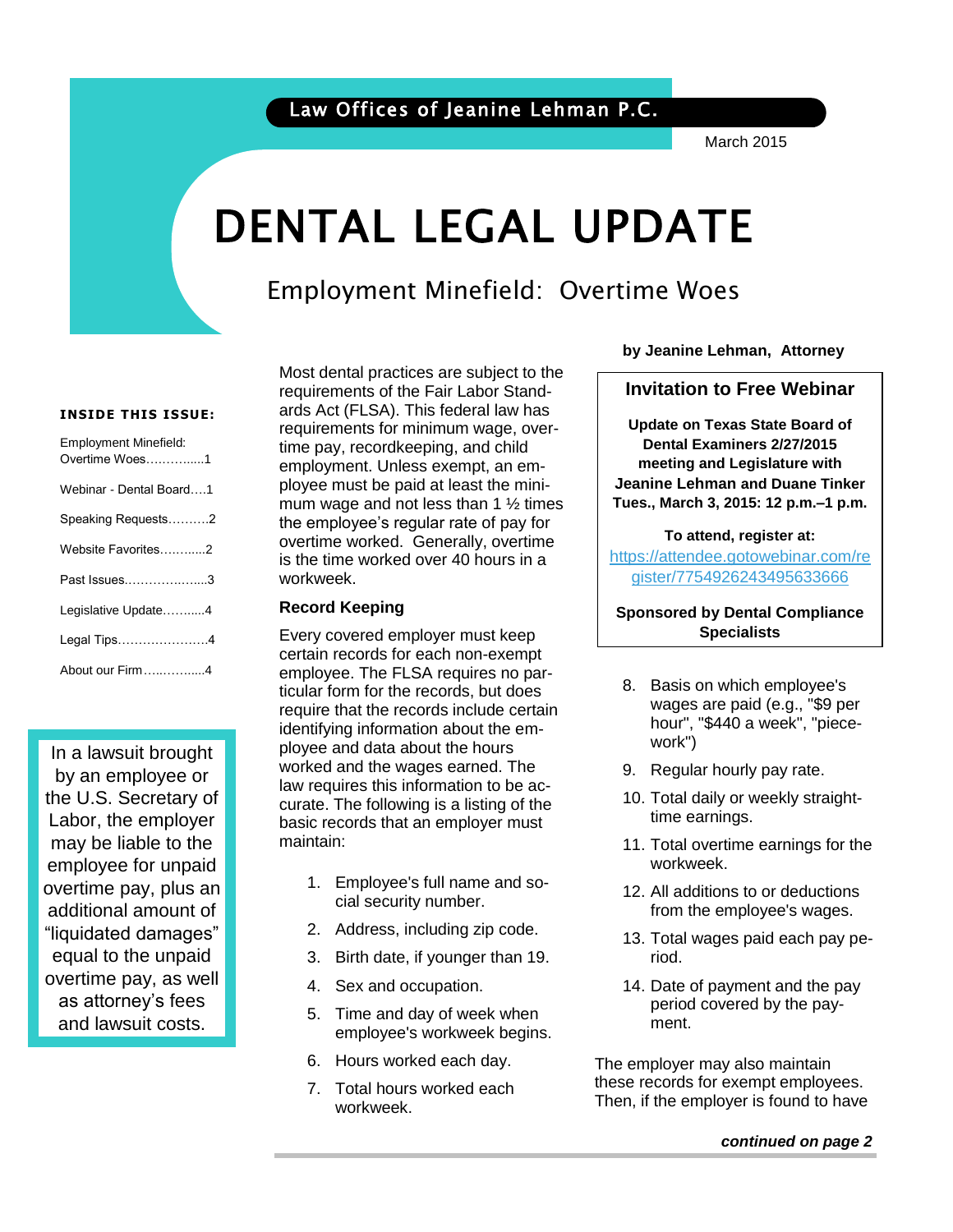#### **Speaking Requests**

For **Jeanine Lehman** and her colleagues to speak to professional and business groups on legal and practice management topics, please contact Jeanine Lehman at **(512) 918-3435** or [jeanine@jeanine.com](mailto:jeanine@jeanine.com)



ļ

#### **Website Favorites**

Law Offices of Jeanine Lehman P.C. [www.jeanine.com](http://www.jeanine.com/)

Capital Area Dental Society [www.capitalareadental.org](http://www.capitalareadental.org/)

Texas State Board of Dental **Examiners** [www.tsbde.state.tx.us](http://www.tsbde.state.tx.us/)

Texas Dental Association [www.tda.org](http://www.tda.org/)

> Texas Academy of General Dentistry [www.tagd.org](http://www.tagd.org/)

American Dental Association [www.ada.org](http://www.ada.org/)

> Texas Workforce **Commission** [www.twc.state.tx.us](http://www.twc.state.tx.us/)

US Department of Labor [www.dol.gov](http://www.dol.gov/)

#### **Employment Minefield** *(cont.) --*

misclassified an employee as exempt, it will be helpful to have time records to determine if over 40 hours were worked in a workweek, and in such case, to be able to calculate overtime pay due.

#### **Minimum Wage**

The minimum wage in Texas is currently \$7.25 per hour, with limited exceptions.

#### **Overtime**

#### *Timekeeping*

If a dental practice fails to keep accurate time records, the risk of an FLSA overtime claim by an employee or former employee increases significantly. Therefore, it is important to keep contemporaneous time records for employees. Some practices use a time clock or time keeping software, for employees to enter their time, on a daily basis. The dentist should assure himself that these records are being regularly made and maintained. It is also advisable to include the requirement for proper timekeeping in the dental practice's employment policy manual and to have employees acknowledge this requirement. If there are inadequate time records, an employee may claim that he is due overtime pay and penalties. Absent good records, the employer faces a difficult defense.

Meal breaks of less than 30 minutes and break time of less than 20 minutes are work time for nonexempt employees. There are special rules for determining if travel time, meetings and training, and oncall time is compensable work time, and those rules should be reviewed for applicable situations.

Employers may not have employees "working off the clock". Working off the clock occurs when an employee performs services after he has already clocked out. For example, if the

### page 2 DENTAL LEGAL UPDATE

assistant has clocked out and then performs additional services, for example, working on the schedule for the following day with the dentist or other staff members, or setting up a treatment room, the assistant should be paid for those services. Some practices will have an employee leave the premises after clocking out, to avert future claims of "working off the clock".

#### *Exempt vs. Non-Exempt*

Certain "white-collar" employees are exempt from the overtime requirements. In looking at the availability of an exemption, the duties of the job, rather than the title of the position, are what matter.

#### **Dentists**

Under the "Professional Exemption", licensed dentists, who are practicing dentistry, are classified as "Learned Professionals" and are exempt from the minimum wage and overtime requirements. They are also not required to be paid a minimum salary. Dentists are treated the same as other learned professionals, such as physicians and attorneys.

#### Dental Hygienists

Under the "Professional Exemption", some, but not all, dental hygienists, who are practicing dental hygiene, are classified as "Learned Professionals" and are exempt from the minimum wage and overtime requirements, provided they are paid on a salary or fee basis of at least \$455 per week. The Department of Labor regulations provide that dental hygienists, who have successfully completed four academic years of pre-professional and professional study in an accredited college or university approved by the Commission on Accreditation of Dental and Dental Auxiliary Educational Programs of the American Dental Association,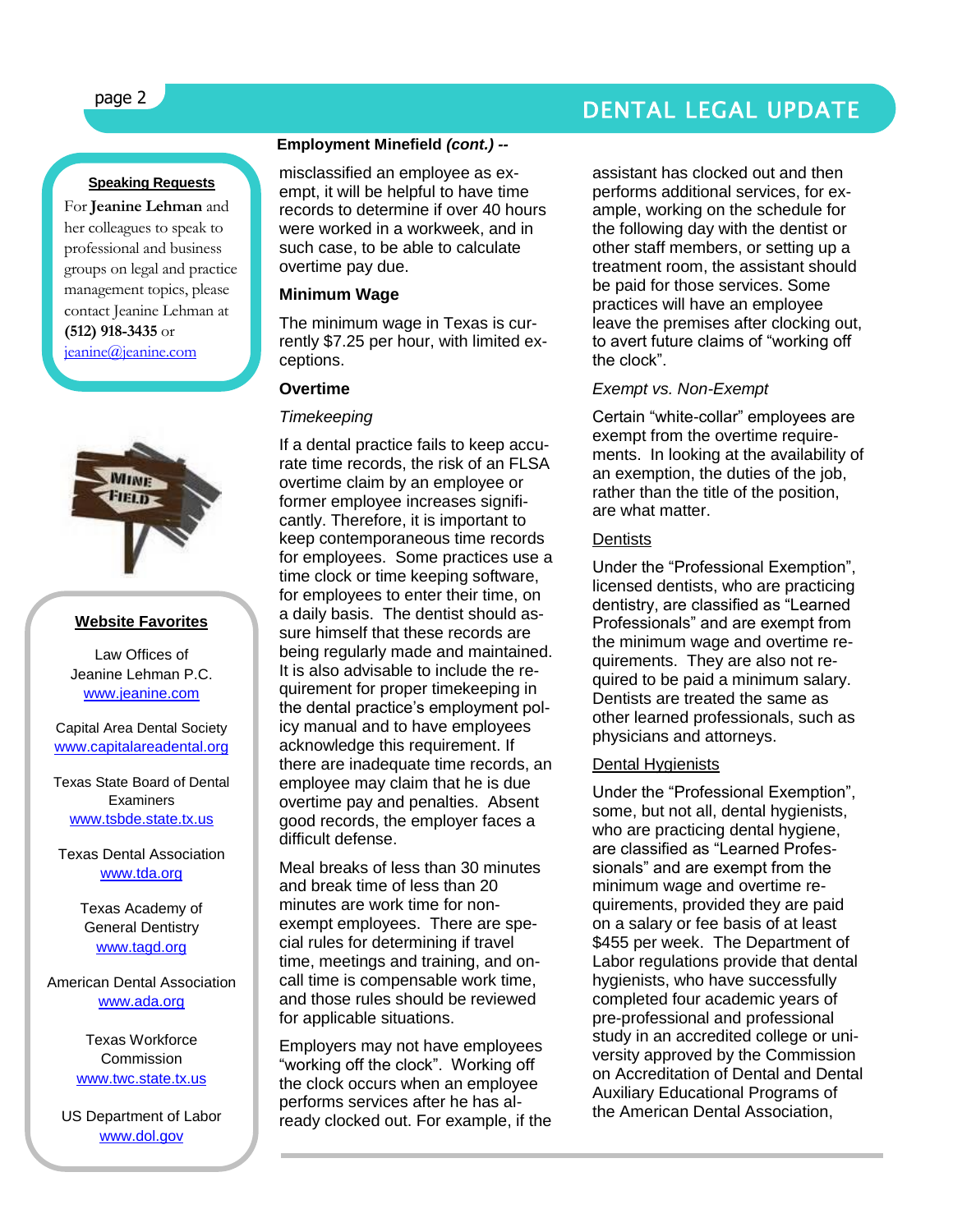### DENTAL LEGAL UPDATE **page 3**

generally meet the duties requirements for the learned professional exemption.

#### Executive & Administrative

Under the "Executive Exemption", an employee meeting all the following requirements is exempt from the overtime requirements:

(1) Compensated on a salary basis at a rate of not less than \$455 per week;

(2) Whose primary duty is management of the enterprise in which the employee is employed or of a customarily recognized department or subdivision thereof;

(3) Who customarily and regularly directs the work of two or more other employees; and

(4) Who has the authority to hire or fire other employees or whose suggestions and recommendations as to the hiring, firing, advancement, promotion or any other change of status of other employees are given particular weight.

Under the "Administrative Exemption", an employee meeting all the following requirements is exempt from the overtime requirements:

(1) Compensated on a salary or fee basis at a rate of not less than \$455 per week;

(2) Whose primary duty is the performance of office or non-manual work directly related to the management or general business operations of the employer or the employer's customers; and

(3) Whose primary duty includes the exercise of discretion and independent judgment with respect to matters of significance.

There are other exemptions from overtime requirements for certain computer employees, highly compensated employees, and business owners, but the exemptions described in detail above are the ones most commonly encountered in a dental practice.

There are specific requirements for paying an employee on a "salary basis". If those requirements are not satisfied, for example if an employee's salary is improperly docked, the exemption from the overtime requirements is at risk of being lost. There are seven exceptions to the salary basis "no pay-docking" rule contained in the Department of Labor's rules at 29 Code of Federal Regulations  $\S$  541.602(b)(1) - (7). [It should be

noted that paying on the "salary basis" alone does not result in an exemption from the overtime requirements. Instead, payment on the salary basis is a required part of several of the overtime exemptions.]

#### *Penalties for FLSA Violations*

In a lawsuit brought by an employee or the U.S. Secretary of Labor, the employer may be liable to the employee for unpaid overtime pay, plus an additional amount of "liquidated damages" equal to the unpaid overtime pay, as well as attorney's fees and lawsuit costs. The employer may also be liable for criminal and civil penalties payable to the federal government. Violations can occur due to failure to pay overtime, including but not limited, in cases of misclassification of employees as "exempt", when they are truly "non-exempt", or misclassification of employees as independent contractors, as well as failing to keep the proper records.

#### **Poster**

Employers must display an official poster outlining the provisions of the FLSA. To obtain the poster, go to:

www.dol.gov/oasam/programs/osdbu/sbrefa/post er/main.htm

#### **Conclusion**

The requirements of the FLSA are detailed, with complex nuances. It is prudent for dentists to consult with their attorneys to chart their course through this regulatory minefield. ■

**Jeanine Lehman** is an Austin, Texas health law attorney who practices dental, health, real estate, and business law.

#### **Past issues of the Dental Legal Update are available at [www.jeanine.com](http://www.jeanine.com/)**

The information in this newsletter is not a substitute for legal advice. The information is general in nature and should not be relied upon as legal advice generally, nor is it applicable to any particular situation. For legal advice in a particular situation, the reader is advised to retain an attorney. For reprints, call **(512)**  918-3435 or email [jeanine@jeanine.com.](mailto:jeanine@jeanine.com) © 2015 Jeanine Lehman.